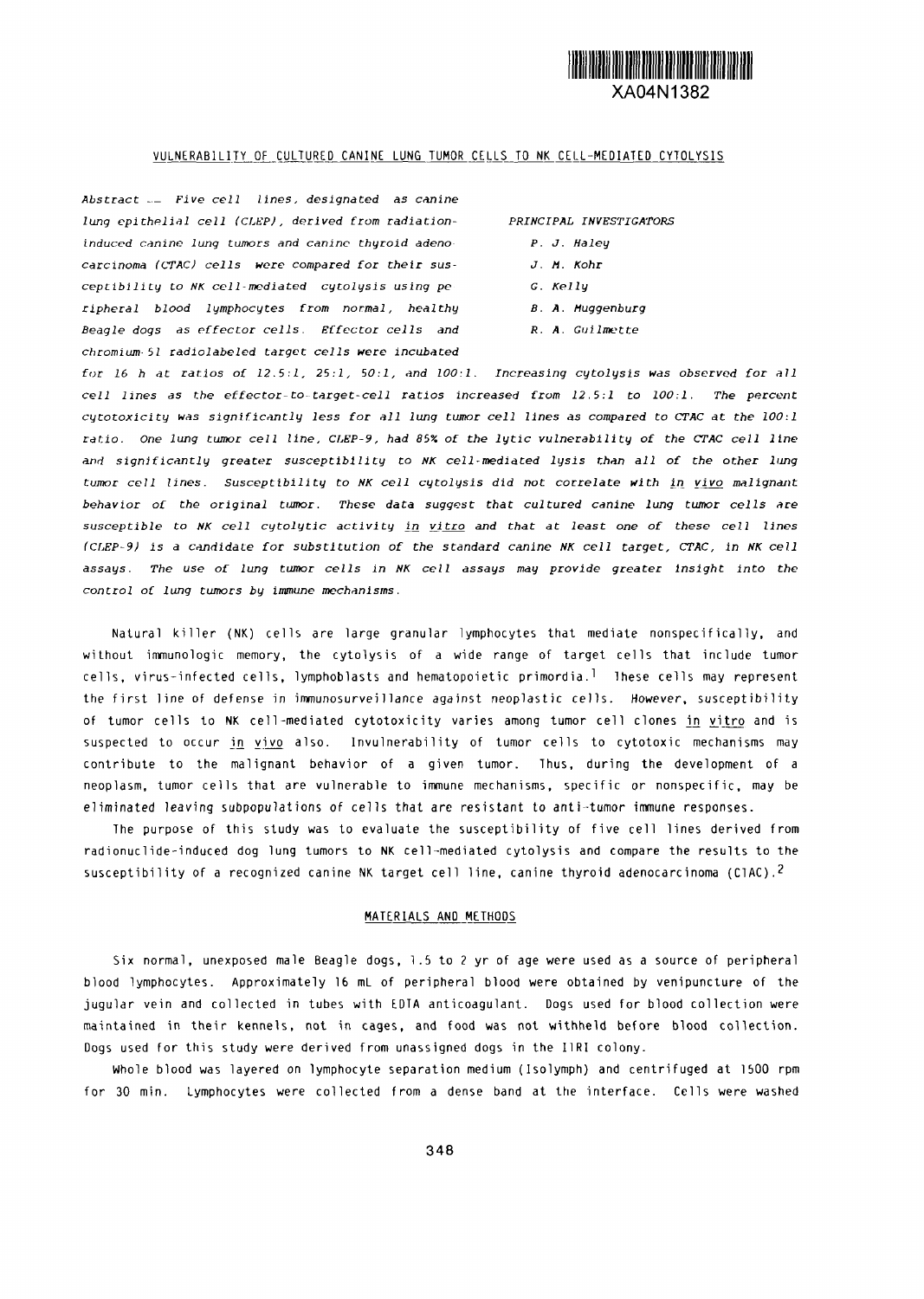twice in incomplete medium (RPMI b4O) followed by counting and resuspension at a concentration of  $1 \times 10^7$  cells/mL of complete medium (RPMI 1640 supplemented with 10% fetal bovine serum).

NK cell cytolytic activity was evaluated using the following assay. Target cells were maintained by continual cell culture in complete medium and harvested three days after passage for use in the assay. A total of 2 x 10<sup>6</sup> cells were incubated with 100 pCi Na<sub>2</sub> 5<sup>1</sup>Cr04 for 1 h, washed twice in incomplete medium and resuspended in 20 mL of complete medium. Radiolabeled target cells were incubated with effector cells in wells of a 96-well microtiter plate at effector-to-targetcell ratios of 100:1, 50:1, 25:1, and 12.5:1 in a total volume of 0.2 mL per well. Each sample was run in quadruplicate. Spontaneous release wells contained 0.1 mL of radiolabeled target cells and 0.1 mL of complete medium. Total release wells contained 0.1 mL of radiolabeled target cells to which was added 0.1 mL of 1% Triton X 100 at the end of the incubation period. The 96-well plates were centrifuged at 300 rpm for 3 min and then incubated for 16 h at  $37^{\circ}$ C/5% CO<sub>2</sub>. The supernatant was harvested after incubation using a Skatron supernatant harvester and the samples were counted on a Beckman Model 5500 gamma counter. The percent cytotoxicity was calculated as follows:

> % Cytotoxicity = <u>CPM Sample - CPM Spontaneous Release</u> x 100 CPM Total Release - CPM Spontaneous Release

Background CPM was subtracted from each sample before calculations were made.

Individual lung tumor cell lines (CLEP) were numbered sequentially. Each time a single tumor cell line was tested, canine thyroid adenocarcinoma (CTAQ cells were tested in parallel. The *CIAC* cell line is a well-recognized target cell that is used as the standard target in NK cell assays of dog lymphocytes.<sup>2</sup> The passage number (p) of each cell line before its use in the cytolytic assay was as follows: CLEP-4 - pl4, CLEP-6 - p4, CLEP-9 - p4, CM-2 - p3, and CLEP-10  $$ p3. The tumor cell line designated CM varies from the others by being of mesenchymal origin.

## **RESULTS**

We noted a clear dose response of cytolytic activity as the effector-to-target-cell ratio was increased from 12.5:1 to 100:1 for all target cells tested (Fig. 1). Maximum cytolytic activity observed at the 100:1 ratio ranged from approximately 41 to 65%. At this effector-to-target-cell ratio, all values for the lung tumor cell lines were significantly less than the values for the CTAC cell line (p < 0.05). When the cell lines were compared among themselves, it was found that cell line CLEP-9 was statistically different from each of the other cell lines and CLEP-10 was statistically different from CM-2 and CLEP-4 as well.

The percent cytotoxicity of each cell line was also evaluated as a percentage of the CAC response by using only results of the 100:1 effector-to-target-cell ratio (Fig. 2). Lung tumor cell line CLEP-9 was found to be statistically different from each of the other cell lines and had approximately 85% of the lytic susceptibility of the CIAC cell line.

## **DISCUSSION**

These data indicate that while cultured canine lung tumor cells are susceptible to NK cell-mediated lysis, they are less sensitive than the standard target cell, CTAC, typically used in canine NK cell assays.<sup>2</sup> Nevertheless, the overall percent cytotoxicity range of 41 to 65% for lung tumor cells suggests that these tumor cell lines might be useful and more relevant than the CTAC cell line when investigating specific immune responses against lung tumors. In particular,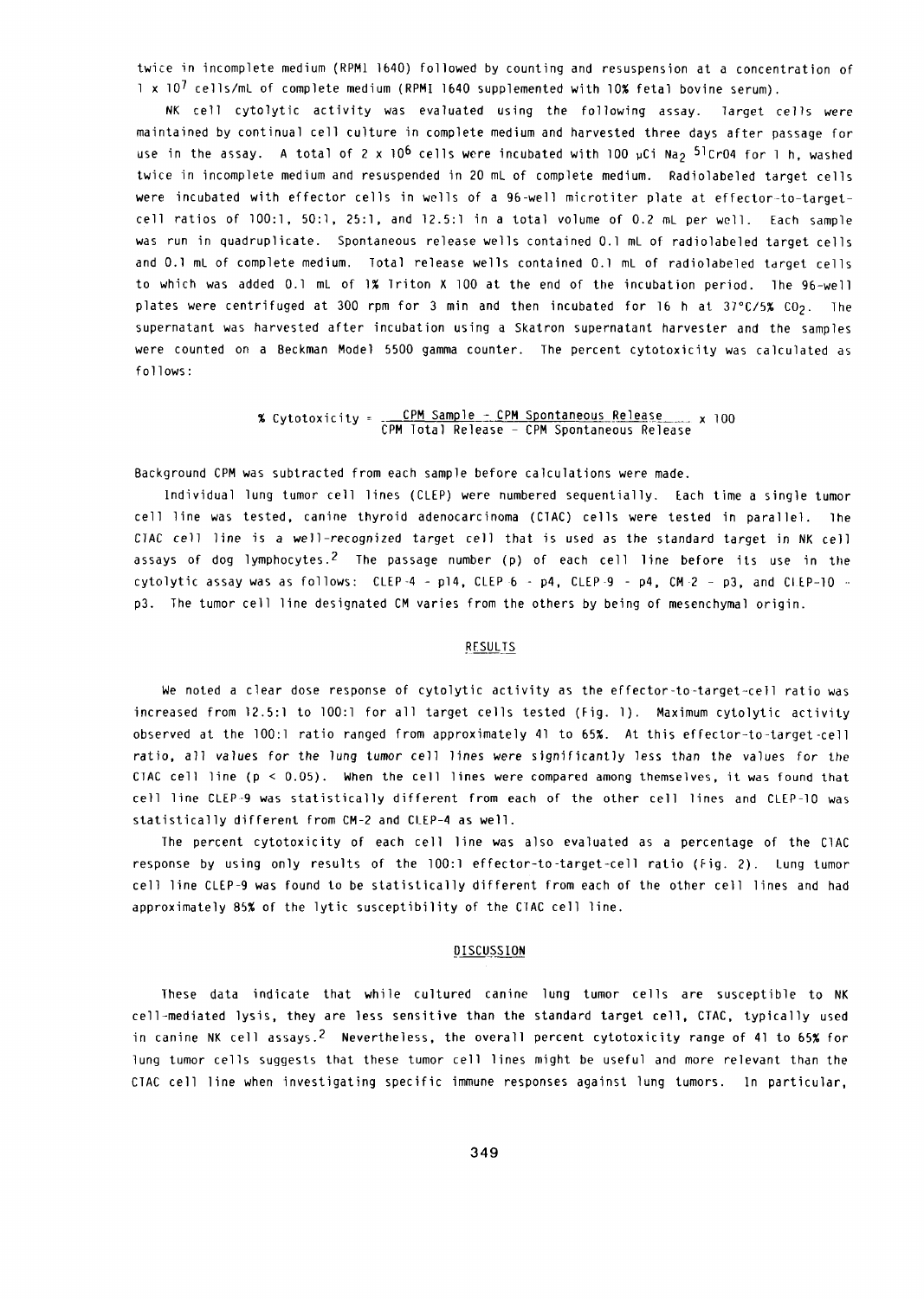

Figure 1. Percent cytotoxicity for individual lung tumor cell lines and canine thyroid adenocarcinoma (CTAC) cells. Each target cell was tested at four effector (lymphocyte)-to-target cell ratios: 12.5:1, 25:1, 50:1, and 100:1. *<sup>N</sup>***=** 6. \* The response for the CTAC cell line was significantly different than those of all other lung tumor cell lines (p  $<$  0.05). Bars = standard error.



Figure 2. Percent cytotoxicity for individual lung tumor cell lines reported as a percentage of the percent cytotoxicity of canine thyroid adenocarcinoma (CTAC) cells. N = 6. Cell line CLEPwas found to be statistically different from each of the other cell lines ( $p < 0.05$ ). Bars standard error.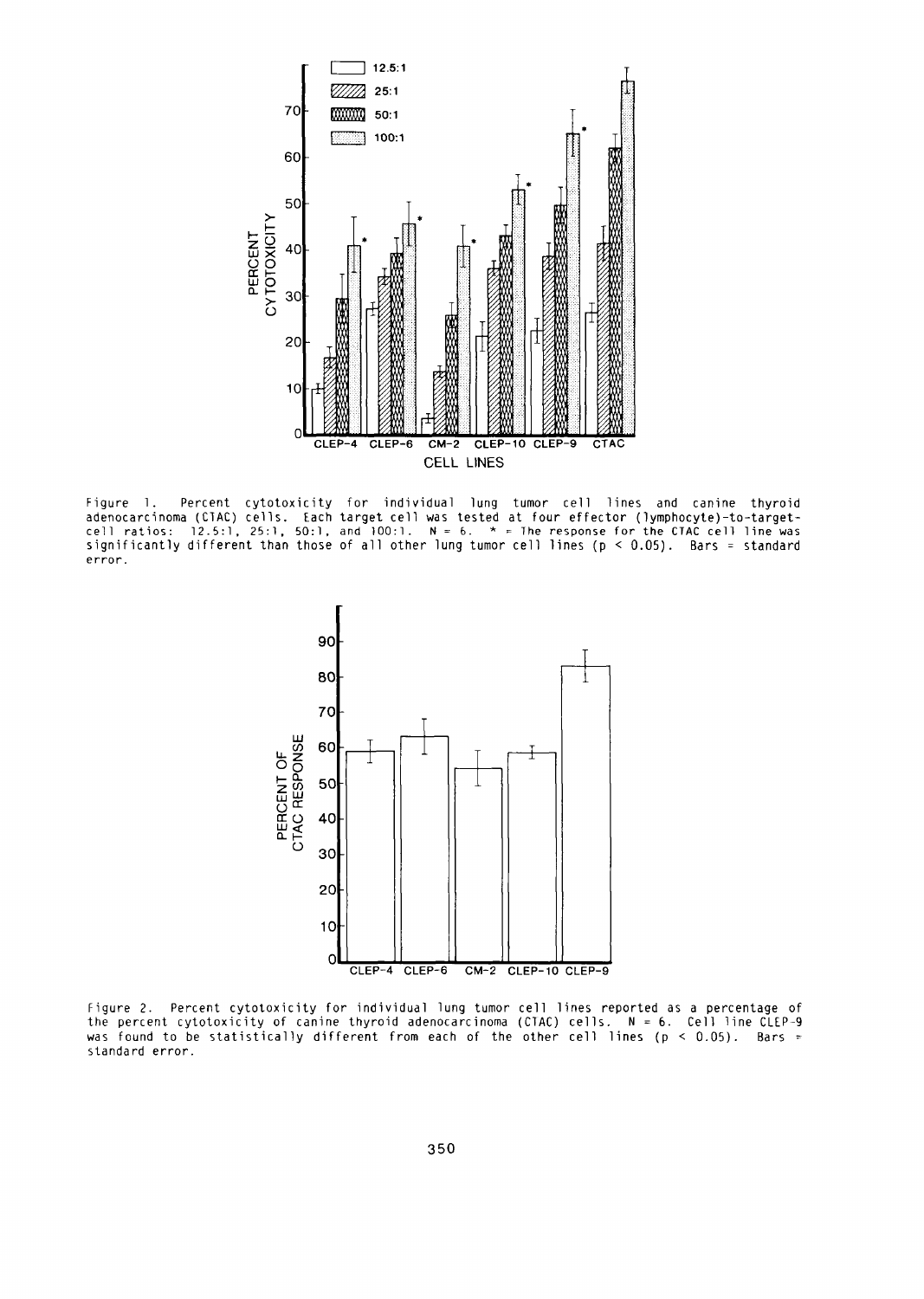tumor cell line CLEP-9 had 85% of the susceptibility of the CTAC cell line to NK cell-mediated lysis, indicating that it is a good candidate for substitution for CIAC in this assay.

*]he* observation that the percent cytolysis increased with increased concentration of lymphocytes indicates that lysis of the tumor cells was a product of the lymphocytes present. These results were consistent findings for each cell line tested and confirm the reliability of their use in this assay.

Susceptibility to NK cell-mediated lysis was not associated with the histologic diagnosis of the original tumor (Table 1). Although the tumors from which the cell lines CLEP-6, CLEP-10, and

# Table I Diagnosis and Metastatic Qualities of Original Lung Tumors With Vulnerability to NK Cell-Mediated Cytolysis of Derived Lung Tumor Cell Lines

| Lung Tumor |                                          | Metastasis       | Percent                   |
|------------|------------------------------------------|------------------|---------------------------|
| Cell Line  | Diagnosis                                | Outside the Lung | Cytotoxicity <sup>a</sup> |
| $CIEP-4$   | Large cell, anaplastic<br>adenocarcinoma | $+++$            | 40.9 $(\pm 6)^{b}$        |
| $CLEP-6$   | Adenosquamous carcinoma                  | $\ddotmark$      | 45.6 $(\pm 5)$            |
| $CM-2$     | Undifferentiated sarcoma                 | ÷                | 40.8 $(\pm 4)$            |
| $CLEP-10$  | Adenosquamous carcinoma                  |                  | 52.9 $(\pm 3)$            |
| $CLEP-9$   | Adenosquamous carcinoma                  | ۰                | 65.0 ( $\pm$ 5)           |

aPercent cytotoxicity at the 100:1 effector-to-target-cell ratio. bStandard error.

CLEP--9 were derived were all originally diagnosed as adenosquamous carcinomas, tumor line CLEP-9 was significantly more susceptible to lysis than were the other tumor cell lines. Interestingly, the tumor generating the cell line CLEP-4 was diagnosed as a large cell anaplastic adenocarcinoma that metastasized widely. NK cells are suspected to be most effective against metastatic tumor cells,  $3$  thus the relatively low vulnerability to NK cell lytic activity (41% at 100:1) of this tumor may have contributed to its successful dissemination throughout the body. However, another tumor cell line, CM-2, with similar low vulnerability to NK cell activity was derived from a tumor that did not metastasize, indicating that in vitro susceptibility to NK cell lysis does not necessarily correlate with in vivo malignant behavior. Furthermore, because cultured cell lines were used in this assay rather than fresh tumor tissue, it is unknown if the original tumor cells had comparable degrees of vulnerability to NK cell-mediated lysis. It is not clear if the increased number of passages for tumor cell line CLEP-4 (14 as compared to 3-4 for all other cell lines) conferred on that cell line a particular advantage in terms of resistance to NK cell cytolysis.

In summary, cultured cells from radiation-induced lung tumors are vulnerable to NK cell-mediated lysis, but the degree of sensitivity to cytolysis is variable. One of the tumor cell lines tested, CLEP-9, is sensitive enough to NK cell lytic activity that it could be used to study immune defenses against lung tumors in lieu of the CTAC cell line typically used to assess canine NK cell activity.